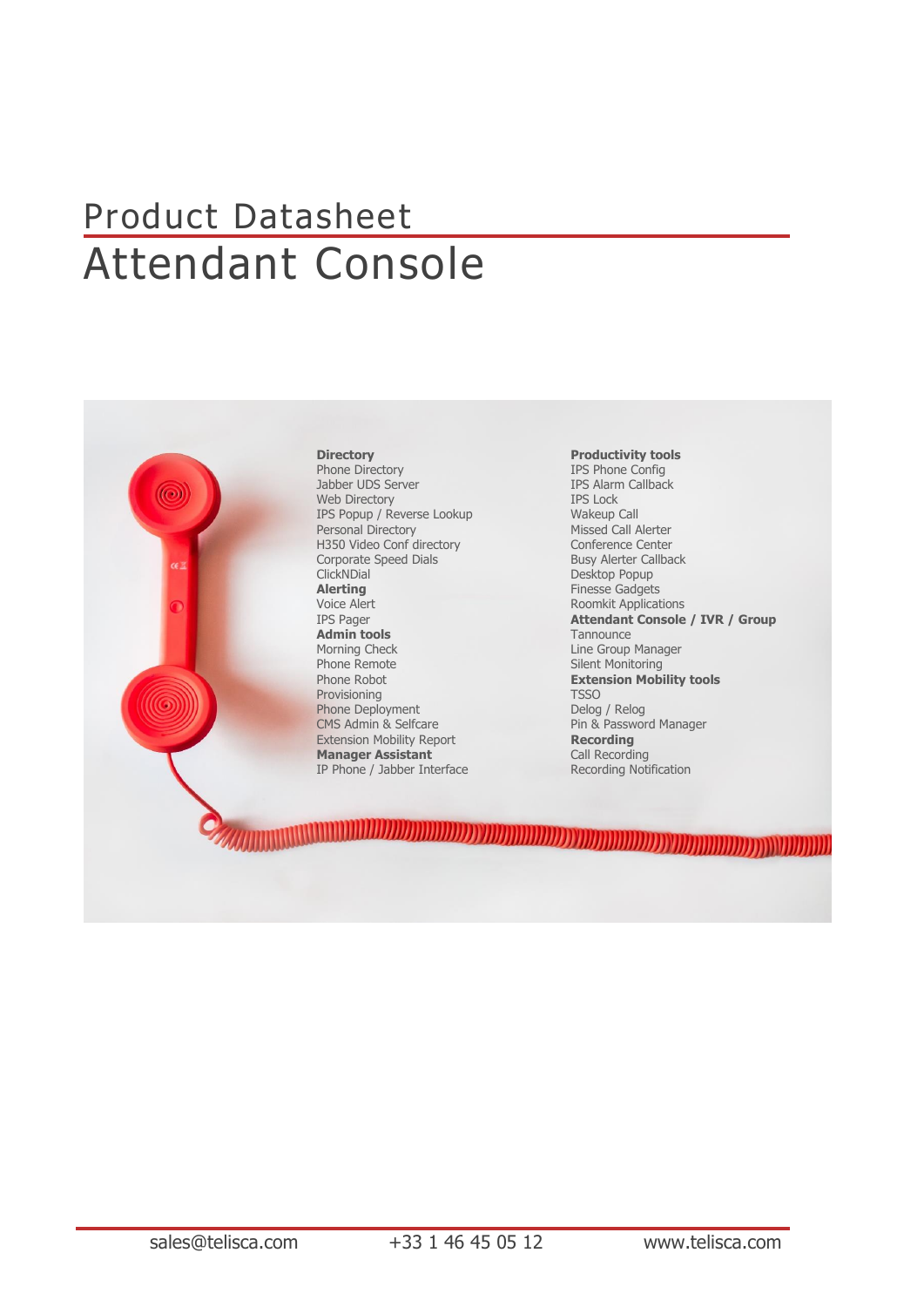

## **1 Telisca Attendant Console Description**

### **1.1 Overview**

telisca Attendant Console is a PC application enabling the simple and efficient handling of incoming calls for switchboards.

- Simple to use, with a clear and modern interface
- Powerful features (multi-tenant)
- Strong directory solution
- CUCM, Jabber, Microsoft Teams & Skype presence integration
- Audio server and call statistics options
- Shared server and configuration with all telisca applications
- Integration with Microsoft Teams
- Affordable

|               | Inf. Telisca Attendant Console - TELISCA LAB |                                                   |                                                 |                                  |                         |            |                                       |                       |                         | $\sim$        | σ<br>$\mathord{\times}$ |
|---------------|----------------------------------------------|---------------------------------------------------|-------------------------------------------------|----------------------------------|-------------------------|------------|---------------------------------------|-----------------------|-------------------------|---------------|-------------------------|
|               | <b>UNQUEUE</b>                               |                                                   | CALL                                            |                                  | <b>CONSULT</b>          |            | <b>HOLD</b>                           |                       | <b>HANGUP</b>           | Cnx           | 京市                      |
|               | Company A1                                   |                                                   |                                                 | <b>INCOMING and PARKED CALLS</b> |                         |            |                                       | ONLINE and HOLD CALLS |                         |               |                         |
|               |                                              | Calling                                           |                                                 | Called                           | <b>Status</b>           | Wait       | Calling                               | Called                |                         | <b>Status</b> | Wait                    |
|               | Company B1                                   | 610010                                            |                                                 | Company A                        | In queue                | <b>19s</b> | McClain J./300500                     | Company A             |                         | Talking       | <b>28s</b>              |
|               |                                              | 10122                                             |                                                 | <b>Company B</b>                 | In queue                | <b>13s</b> |                                       |                       |                         |               |                         |
|               |                                              |                                                   |                                                 |                                  |                         |            |                                       |                       |                         |               |                         |
|               |                                              |                                                   |                                                 |                                  |                         |            |                                       |                       |                         |               |                         |
|               |                                              |                                                   |                                                 |                                  |                         |            |                                       |                       |                         |               |                         |
|               |                                              |                                                   |                                                 |                                  |                         |            |                                       |                       |                         |               |                         |
|               |                                              |                                                   |                                                 |                                  |                         |            |                                       |                       |                         |               |                         |
|               |                                              |                                                   |                                                 |                                  |                         |            |                                       |                       |                         |               |                         |
|               |                                              |                                                   |                                                 |                                  |                         |            |                                       |                       |                         |               |                         |
|               |                                              |                                                   | Call from:<br>Number: 10122                     |                                  |                         |            | Last name: McClain<br>FirstName: John |                       |                         |               |                         |
|               |                                              |                                                   | Call type: Internal<br>Called number: Company B |                                  |                         |            | Company: LAPD<br>e-mail:              |                       |                         |               |                         |
|               |                                              |                                                   |                                                 |                                  |                         |            | Country:                              |                       |                         |               |                         |
|               |                                              |                                                   |                                                 |                                  | <b>FREQUENT NUMBERS</b> |            |                                       |                       | <b>DIAL</b>             |               | <b>HISTORY</b>          |
|               |                                              | (All) Company A Défaut + a Enter a name to search |                                                 |                                  |                         |            |                                       |                       | # Number to dial        |               | Display                 |
| $\mathsf{x}$  | $\mathbf{c}$                                 |                                                   | FirstName                                       |                                  | (AII)                   |            | - e-mail                              |                       | (All)                   |               | $\;$                    |
| State         | Last name                                    |                                                   | FirstName                                       |                                  | Service                 |            | e-mail                                |                       | Company                 |               |                         |
|               | Discon. CARROLL                              |                                                   | Lewis                                           |                                  |                         |            | lcarroll@labo.telisca.loc             |                       | <b>MIROR EDITIONS</b>   |               |                         |
|               | <b>CONNOR</b>                                |                                                   | John                                            |                                  |                         |            | jconnor@telisa.loc                    |                       |                         |               |                         |
| Discon. CURIE |                                              |                                                   | Marie                                           |                                  |                         |            | mcurie@labo.telisca.loc               |                       | <b>INSTITUT PASTEUR</b> |               |                         |
|               |                                              |                                                   |                                                 |                                  |                         |            |                                       |                       |                         |               |                         |
|               |                                              |                                                   |                                                 |                                  |                         |            |                                       |                       |                         |               |                         |
|               |                                              |                                                   |                                                 |                                  |                         |            |                                       |                       |                         |               |                         |
|               |                                              |                                                   |                                                 |                                  |                         |            |                                       |                       |                         |               |                         |
|               |                                              |                                                   |                                                 |                                  |                         |            |                                       |                       |                         |               |                         |
|               |                                              |                                                   |                                                 |                                  |                         |            |                                       |                       |                         |               |                         |
|               |                                              |                                                   |                                                 |                                  |                         |            |                                       |                       |                         |               |                         |
|               |                                              |                                                   |                                                 |                                  |                         |            |                                       |                       |                         |               |                         |
|               |                                              |                                                   |                                                 |                                  |                         |            |                                       |                       |                         |               |                         |
|               |                                              |                                                   |                                                 |                                  |                         |            |                                       |                       |                         |               |                         |
|               |                                              |                                                   |                                                 |                                  |                         |            |                                       |                       |                         |               |                         |
|               |                                              |                                                   |                                                 |                                  |                         |            |                                       |                       |                         |               |                         |

### **1.2 Directory Solution**

| <b>FREQUENT NUMBERS</b> |  |           |  |  |              |  | <b>DIAL</b>                                                                                                           | <b>HISTORY</b> |            |                  |         |
|-------------------------|--|-----------|--|--|--------------|--|-----------------------------------------------------------------------------------------------------------------------|----------------|------------|------------------|---------|
|                         |  |           |  |  |              |  | All)   Company A   Company B   Company C   FAST AIRLINE   SLOW AIRLINE   Telisca           2   Enter a name to search |                |            | # Number to dial | Display |
| Last name               |  | FirstName |  |  | Phone number |  | Mobile                                                                                                                | (A  )          | $-e$ -mail |                  |         |

The directory functionality is based on IPS Global Directory allowing the import of contacts from Active Directory, LDAP, CUCM, Google Directory, databases, text, excel files... Search and display fields are configurable. Several telephone numbers and an email address may be used.

**Incoming calls**: Attendant Console permits searching in an internal directory and an external directory for reverse lookup – to display a label or contact info for each call. In a multi-company configuration, different internal and external directories may be defined for each company.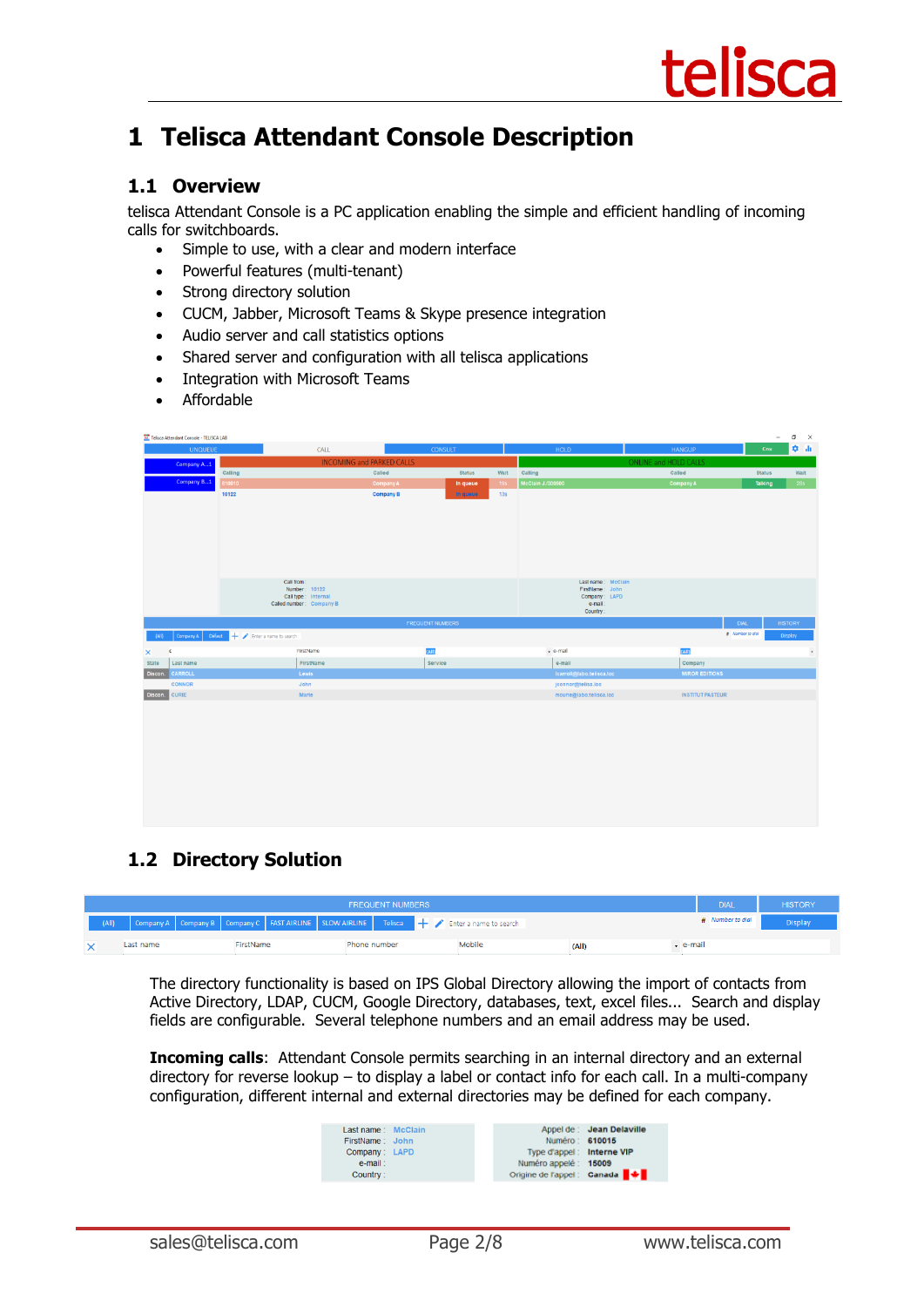

**Call handling**: For calling or transferring a call, the corporate directory can be searched by any defined column, including dropdown lists. Different search, results columns per directory. Contact details may be displayed, as well as other contacts in the same office/department.

|              |                     |                                     | <b>FREQUENT NUMBERS</b> |                        |                     |                                               | <b>DIAL</b>                      | <b>HISTORY</b>           |                          |  |
|--------------|---------------------|-------------------------------------|-------------------------|------------------------|---------------------|-----------------------------------------------|----------------------------------|--------------------------|--------------------------|--|
| (A  )        | Company A Company B | <b>FAST AIRLINE</b> SI<br>Company C |                         | Last name Menand       | Χ                   |                                               | # Number to dial                 | <b>Display</b>           |                          |  |
| $\times$     | Last name           | FirstName                           |                         | FirstName Richard      |                     | $-$ e-mail<br>(AII)                           |                                  |                          |                          |  |
| <b>State</b> | Last name           | <b>FirstName</b>                    |                         | Business title Manager |                     | (AII)<br><b>CONTINENTAL</b>                   | e-mail                           | $\sim$                   |                          |  |
|              | Menand              | Richard                             |                         |                        | Service Engineering | <b>FUNDATION</b>                              | richard@telisca.com              |                          |                          |  |
|              | <b>MONEYPENNY</b>   | <b>Eve</b>                          |                         | Company telisca        |                     | GCPD<br><b>GRAVITY SEARCH</b>                 | eve@labo.telisca.loc             |                          |                          |  |
|              | <b>NEWTON</b>       | <b>Isaac</b>                        |                         | e-mail                 | richard@telisca.com | <b>INSTITUT PASTEUR</b><br>LA POSTE           | newton@telisca.loc               |                          |                          |  |
|              | <b>PARKER</b>       | Alan                                |                         |                        | Country Australie   | LAPD                                          | alan.parker@telisca.loc          |                          |                          |  |
|              | <b>PATTON</b>       | <b>Mike</b>                         | 104012                  |                        |                     | <b>LONDON HOSPITAL</b><br><b>MI6</b>          | mpatton@labo.telisca.loc         |                          |                          |  |
|              | <b>Pierre</b>       | Jean                                |                         |                        |                     | <b>MIROR EDITIONS</b><br><b>PATTON INC</b>    | jean@tellsca.com                 |                          |                          |  |
| Discon.      | <b>PRADELL</b>      | vincent                             | 304002                  |                        | +33788009301        | <b>Resistant</b>                              | vpradell@labo.telisca.loc        |                          |                          |  |
|              | <b>RIPLEY</b>       | <b>Ellen</b>                        | 112100                  |                        |                     | <b>STARK INDUSTRIE</b><br><b>STORM DESERT</b> | eripley@labo.telisca.loc         |                          |                          |  |
|              | <b>RIPPER</b>       | Jack                                |                         | 304003                 |                     |                                               |                                  | <b>TELISCA</b><br>Warner | iripper@labo.telisca.loc |  |
|              | <b>ROLLET</b>       | <b>Christian</b>                    | 18607                   |                        | 0612345678          | <b>WAYNE ENTERPRISE</b>                       | christianRollet@labo.telisca.loc |                          |                          |  |
|              | <b>ROLLET</b>       | <b>Christian</b>                    |                         |                        |                     | WEYLAND<br><b>WWF</b>                         |                                  |                          |                          |  |
|              | <b>SMITH</b>        | Sophie                              |                         |                        |                     | <b>TELISCA</b>                                | ssmith@labo.telisca.loc          | v                        |                          |  |

**Frequent Numbers:** Each user may also define speed numbers organized by directory and imported from a text file, Excel, or internal directory.

### **1.3 Call Handling**

Attendant Console may handle calls with multiple dialed numbers or TAnnounce queues. A label indicates the number called.

| <b>INCOMING and PARKED CALLS</b> |           |                    |                 |  |  |  |
|----------------------------------|-----------|--------------------|-----------------|--|--|--|
| Calling                          | Called    | <b>Status</b>      | Wait            |  |  |  |
| 15008/Accounting                 | 15039     | Ringing            | 13 <sub>5</sub> |  |  |  |
| 15035/HelpDesk                   | 15040     | Ringing            | 10 <sub>s</sub> |  |  |  |
| 15999                            | 15040     | <b>Ringing</b>     | 85              |  |  |  |
|                                  |           |                    |                 |  |  |  |
| Nom: GRANET                      | Société : | <b>DELTA</b>       | $\mathbf x$     |  |  |  |
| Prénom : Raschelle               |           | Mobile: 0601850322 |                 |  |  |  |

Via Attendant Console, it is possible to join/open/close one of the call queues managed by TAnnounce. The calls are displayed by order of priority corresponding to the call queue, in decreasing priority: Reversion on incomplete transfer, VIP, external call, internal call.

Depending upon the chosen call distribution mode, Attendant Console permits visualization of all calls waiting in the queue or only those which have not been distributed, and permits direct selection in a queue if an identified caller is identified as priority.

|             | <b>Forward CARROLL</b> | <b>Lewis</b> | Consult DN 304011           | elisca.loc |
|-------------|------------------------|--------------|-----------------------------|------------|
| <b>Busy</b> | <b>CONNOR</b>          | John         | Consult Other +33111304011  | ı.loc      |
| Discon.     | <b>CURIE</b>           | <b>Marie</b> | Transfer DN 304011          | elisca.loc |
| Avail.      | <b>McClain</b>         | John         | Transfer Other +33111304011 |            |
|             |                        |              | <b>Condignal</b>            |            |

Attendant Console permits visualization of:

- Telephony presence,
- Forward info,
- Disconnected line,
- MS Exchange agenda,
- Jabber's presence,
- Microsoft Teams presence,
- Skype for Business presence.

Show details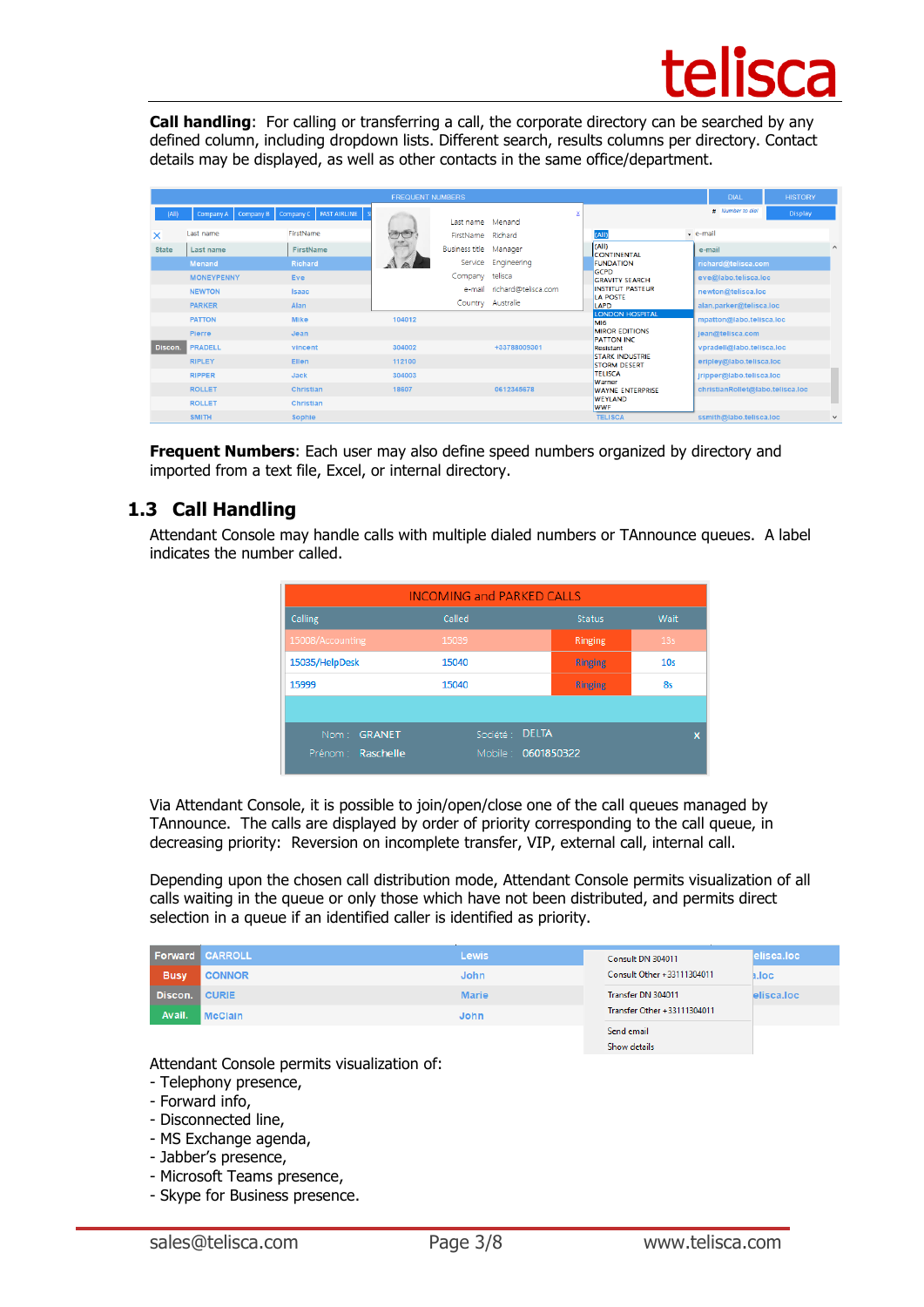

Attendant Console also permits, if the contact is not available, to redirect the caller to voicemail or to send a pre-filled email or Jabber Instant Messaging to the selected contact.

| To    | jmlacoste@telisca.com                                                  |   |
|-------|------------------------------------------------------------------------|---|
| Sujet |                                                                        |   |
|       | Missed call from 0146452157/Pradell                                    |   |
| Body  | You have been called at 19:49 (19/01/2014) from<br>0146452157/Pradell. | ĸ |
|       |                                                                        |   |
|       |                                                                        |   |
|       |                                                                        |   |
|       |                                                                        |   |
|       |                                                                        |   |
|       |                                                                        |   |
|       |                                                                        |   |
|       |                                                                        |   |
|       |                                                                        |   |
|       | Cancel<br>Send                                                         |   |

Send pre-defined email from console.

| Confia                                                              |                |                                              |  |  |  |
|---------------------------------------------------------------------|----------------|----------------------------------------------|--|--|--|
| <b>INFO</b>                                                         |                | USER CONFIG. SHORTCUTS SYSTEM CONFIG. COLORS |  |  |  |
| POPC<br>Selected theme<br>Add a theme<br>Enter shorcurts key by key |                |                                              |  |  |  |
| Action                                                              | Combination    |                                              |  |  |  |
| Answer                                                              | Add            |                                              |  |  |  |
| Direct transfer                                                     | Divide         |                                              |  |  |  |
| Consult                                                             | Multiply       |                                              |  |  |  |
| <b>Transfer after consultion</b>                                    | Subtract       |                                              |  |  |  |
| Cancel consult/transfer                                             | Decimal        |                                              |  |  |  |
| Hangup                                                              | <b>End</b>     |                                              |  |  |  |
| <b>Hold, Resume</b>                                                 | Control + H    |                                              |  |  |  |
| Park, unpark                                                        | $Control + P$  |                                              |  |  |  |
| loin hold + active calls                                            | $Control + I$  |                                              |  |  |  |
| <b>Voice Mail transfer</b>                                          | $Control + V$  |                                              |  |  |  |
| Call selected contact                                               | Control + D    |                                              |  |  |  |
| Actions on selected contact                                         | <b>E10</b>     |                                              |  |  |  |
| Jump to call number input                                           | F <sub>2</sub> |                                              |  |  |  |
| Directory search                                                    | F3             |                                              |  |  |  |
| Speeddials search                                                   | F4             |                                              |  |  |  |
|                                                                     |                | Save                                         |  |  |  |

All actions can be handled using only keyboard for advanced users.

### **1.4 Administration & exploitation**

The administration is used to define :

- Global and system parameters,
- Source directories,
- Directory Numbers treatments,
- Directory search/result user interface,
- Agents' definition,
- Attendant Console client updates.

The administrator can also control the agents real time status.

| telisca<br>$\equiv$                       |               |                                                             |         |                    |                | telisca Demo<br>HO.<br>$\frac{2}{2}$ me $\sim$                                                       |
|-------------------------------------------|---------------|-------------------------------------------------------------|---------|--------------------|----------------|------------------------------------------------------------------------------------------------------|
| <b>22</b> Dashboard                       |               | Home / Attendant Console / Agents Control                   |         |                    |                | $\vee$ Close                                                                                         |
| <b>C</b> Global configuration             |               | List of connected Attendant Console applications: $\bullet$ |         |                    | Refresh        |                                                                                                      |
| $\mathsf{D}$ Support<br>Attendant Console | <b>Number</b> | <b>Agent name</b>                                           | PC name | Connection<br>time | <b>Version</b> | Queues                                                                                               |
| Parameters                                | 105010        | Lacoste                                                     | PC JML  | 16:59:32           | 2.4.0.0        | SUPPORT SUPPORT VIP                                                                                  |
| Source directories                        | 105034        | Administrateur                                              | PC NPH  | 17:00:06           | 2.4.1.0        | NEW ACCUEIL ISSY<br><b>SUPPORT</b>                                                                   |
| <b>Dial Rules</b>                         | 105005        | <b>Chollet</b>                                              | PC DCH  | 16:59:32           | 2.4.0.0        | SALES                                                                                                |
| <b>Imports</b>                            | 105007        |                                                             |         | 16:59:32           | 2.3.3.0        | <b>SUPPORT</b><br><b>WELCOM_BRIGHTON</b><br>NEW ACCUEIL ISSY   SALES   SUPPORT_VIP<br><b>WELCOME</b> |
| Interface                                 |               | Number of licences used = $4$ [max=16]                      |         |                    |                |                                                                                                      |
| Multi-directories                         |               |                                                             |         |                    |                |                                                                                                      |
| <b>Agents Control</b>                     |               |                                                             |         |                    |                |                                                                                                      |

### **1.5 IVR Optional module TAnnounce**

Optionally, the option TAnnounce offers the features of interactive voice response (IVR). Attendant Console can play a welcome message (before pickup) or a dissuasion message on no answer, busy and out of hours. Application usage statistics reports are accessible from the administration and can be sent by email.

It permits the distribution of calls, routing according to the calling number (or its country prefix), navigation by DTMF. Application usage statistics reports are accessible from the administration and can be sent by email.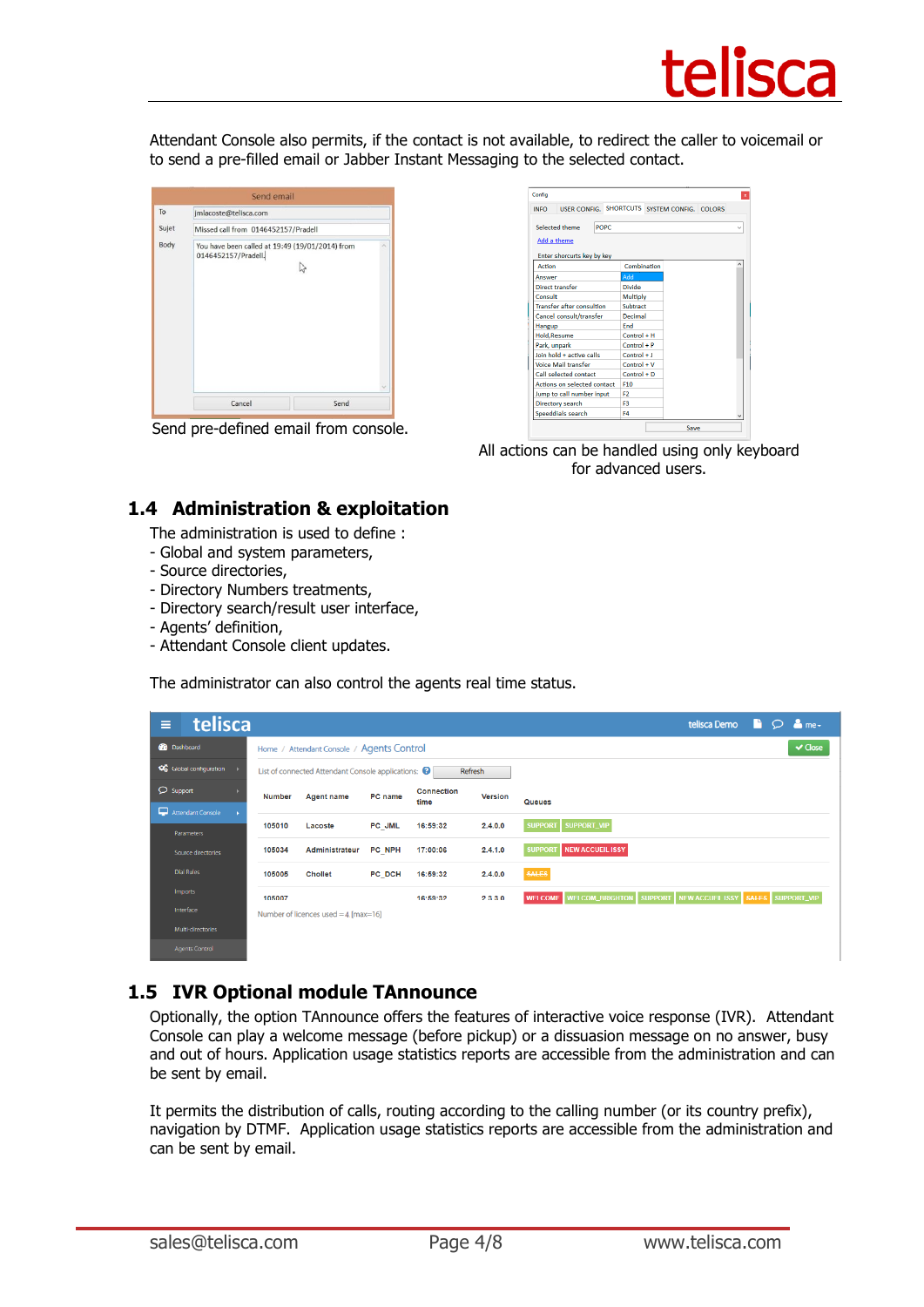### **1.6 Detailed features**

Telisca Attendant Console is a powerful application offering the following features:

| <b>FEATURES telisca Attendant Console</b>                                                               |
|---------------------------------------------------------------------------------------------------------|
| Multiple called number support (for multiple companies)                                                 |
| Subscribe/unsubscribe to call queues                                                                    |
| Visualize incoming call information: number/name, called number, waiting time                           |
| Visualize caller's contact popup (using external reverse directory)                                     |
| Calling number reverse lookup by company (for multiple companies)                                       |
| VIP call notification (with IPS Manager Assistant integration or list of VIPs)                          |
| Call priority: by queue, reversion, VIP, external, internal                                             |
| Selection of a call in the call queue                                                                   |
| Multiple lines support                                                                                  |
| Put a call on hold and retrieve it                                                                      |
| Park a call and share calls with an Attendant Console group (multi-agent)                               |
| Visualize calls waiting, parked with call waiting time                                                  |
| Notification on call waiting time threshold                                                             |
| Search a contact in the company directory (name auto-complete, departments)                             |
| Search a contact on eight configurable fields                                                           |
| Display detail contact form with photo                                                                  |
| Edit contact's memo field                                                                               |
| Show all contacts in the same office, department, site,                                                 |
| Multiple company directories (for multi-company configurations)                                         |
| Different search and result columns per company directories                                             |
| Personal speed dials numbers, sorted by category                                                        |
| Load personal speed dials number from text, Excel, XML file, corp. directory                            |
| Update personal speed dials from Attendant Console                                                      |
| Visualize the telephone status of the contact: available, on a call, ringing, disconnected, transferred |
| Visualize Exchange presence: meeting, vacation,                                                         |
| Visualize Microsoft Teams presence                                                                      |
| Visualize Skype for Business presence                                                                   |
| Supports multiple number per contact                                                                    |
| Consult call to any selected contact                                                                    |
| Swap between consult call and incoming call                                                             |
| Conference consult call and incoming call                                                               |
| Redirect consultation to another contact                                                                |
| Monitored direct transfer (reversion on no answer)                                                      |
| Transfer to destination's voicemail                                                                     |
| Start / stop selective recording (with telisca Recording module)                                        |
| Send a preformatted email to the contact (absent) from Attendant Console or mail client                 |
| User interface: per buttons, double click, drag and drop, drop down list, keyboard                      |
| Full control possible from Keyboard's shortcuts                                                         |
| Configure keyboard shortcuts for call handling at the keyboard                                          |
| Display the history of calls missed, received, made, transferred and callbacks                          |
| User customizable interface (default actions, categories, departments)                                  |
| Select ready-made color themes                                                                          |
| Compatible with ZoomText application (for visually impaired agent)                                      |
| Compatible braille display/keyboard from United Vision                                                  |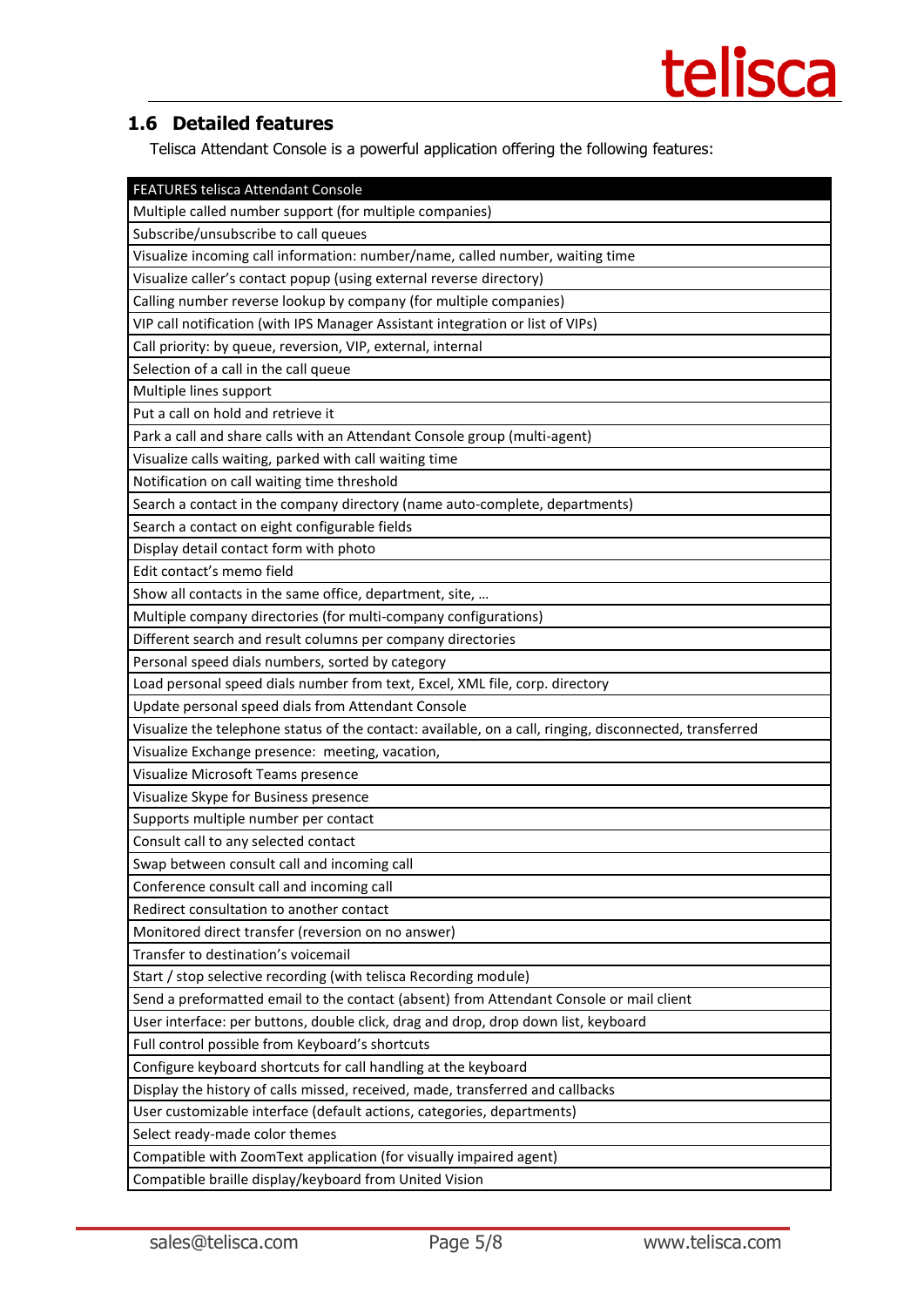# telisca

### **With the Optional TAnnounce module (IVR):**

| Features list with the optional TAnnounce module                                        |
|-----------------------------------------------------------------------------------------|
| Hold pre-answer audio message (while ringing on Attendant Console or hunt pilot)        |
| Hold calls in queue, displayed on Attendant Console from which agent may pick up a call |
| Call distribution to agents: by priority, by rotation, the more available.              |
| Audio message loaded or generated by Text to Speech                                     |
| Audio library to be used in scripts                                                     |
| IVR branching by DTMF                                                                   |
| Routing on white/black list                                                             |
| Routing on calling number country code (multi-language)                                 |
| Send notification by email to supervisor (for ex: on abandon)                           |
| Redirect calls on no answer, busy, estimated waiting time, or offices closed            |
| Message stating estimated waiting time                                                  |
| Two open-hours ranges by day, different according to the days of the week               |
| Bank holidays list                                                                      |
| Support different time zone per entity                                                  |
| Open/close queue from IP Phone XML interface                                            |
| Open/close queue from Attendant Console                                                 |
| Dissuasion message during closed hours                                                  |
| Specific message for a date defined in advance                                          |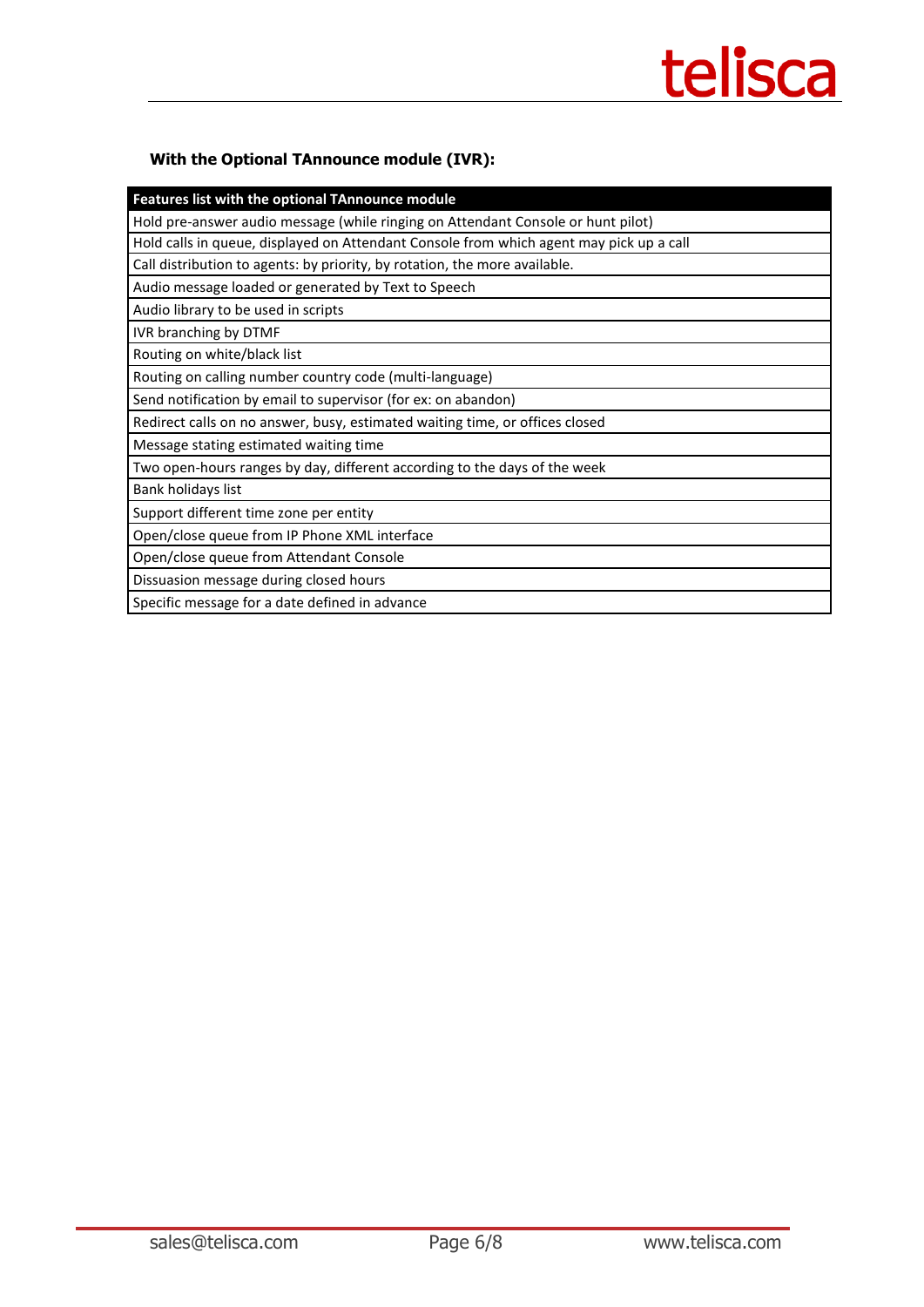

### **With the Optional statistics module (based on TAnnounce)**

Statistics can be viewed from a Web interface or received by email on a daily, weekly or monthly basis.







| Features list with the optional TAnnounce Statistics Module                                                                                                        |
|--------------------------------------------------------------------------------------------------------------------------------------------------------------------|
| Global statistics per queue or DID numbers                                                                                                                         |
| Statistics by call queue                                                                                                                                           |
| Statistics by agent                                                                                                                                                |
| Call details                                                                                                                                                       |
| Number of calls received                                                                                                                                           |
| Number of calls answered                                                                                                                                           |
| Number of calls transferred                                                                                                                                        |
| Number of calls dialed                                                                                                                                             |
| Number of calls abandoned                                                                                                                                          |
| Number of calls redirected on busy                                                                                                                                 |
| Number of calls redirected on no answer                                                                                                                            |
| Number of calls redirected closed schedule                                                                                                                         |
| Percentage of answered calls                                                                                                                                       |
| Average waiting time before abandoned calls                                                                                                                        |
| Average waiting time before answered calls                                                                                                                         |
| Average call time                                                                                                                                                  |
| Statistics period: today, yesterday, this week, previous week, this month, previous month, this quarter,<br>previous quarter, this year, previous year, date range |
| Statistics grouped by: hour, day of week, day of month, week, month, quarter, year                                                                                 |
|                                                                                                                                                                    |
| Display call statistics via Web interface                                                                                                                          |
| Send statistics by email: daily, weekly, monthly (CSV and Excel format)                                                                                            |
| Different time zone associated to entities                                                                                                                         |